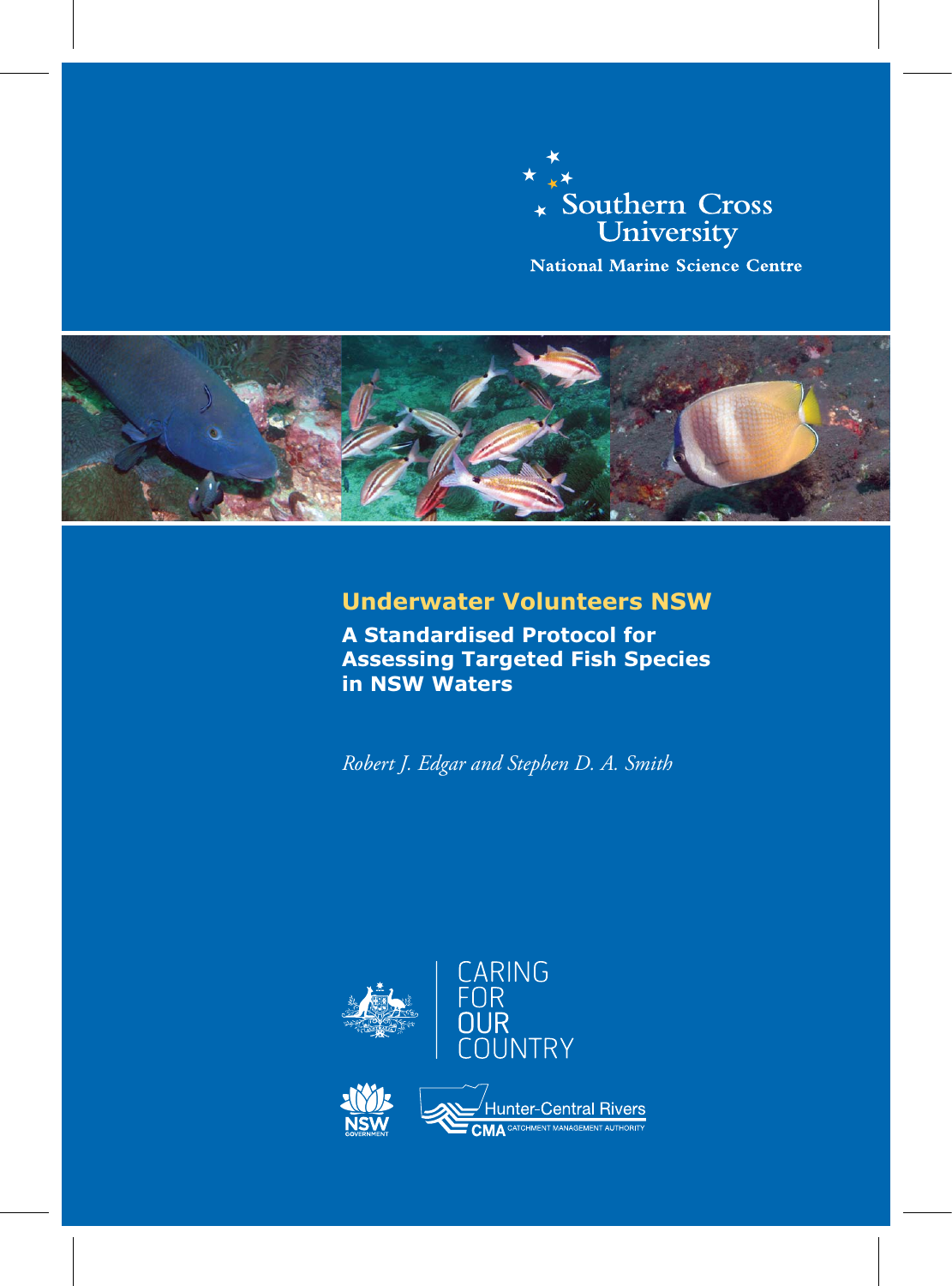# **Fish Survey Protocol**

#### **Introduction**

Tropical and temperate fishes are key indicators of climate change effects on shallow temperate seas. Changes in winds, rainfall, extreme weather conditions, sea level, ocean currents, temperature and ocean chemistry and are key variables expected to drive climate change impacts on fish assemblages along the NSW coast.

Predictions for climate-induced change in fish communities include the likelihood of significant range shifts by 2030. On a statewide scale tropical species will become resident throughout the year in southern NSW waters, with present resident southern species shifting southwards, driven by sea surface temperature warming, change or strengthening of boundary currents, habitat losses and gains. Thus, species distributions will shift south to match preferred temperature ranges with the southern range limits of low-latitude tropical species expanding.

#### **The Roving Diver Technique**

The roving diver technique (*RDT*) has demonstrated that experienced volunteer divers are able to generate representative fish species lists and provide frequency of occurrence as well as relative abundance data. It is the basis of the Project AWARE Fish Surveys that have been conducted by volunteer Scuba divers in not only NSW, but other states in Australia, as well as overseas. The technique is used by volunteer divers working under a program developed by the Reef Environmental Education Foundation in areas as diverse as the Western Atlantic/Northeast US & Canada, including Newfoundland, the southern Atlantic states in the US, the West Coast of the US and Canada, as well as tropical Eastern Pacific regions and the Galapagos and Hawaiian Islands.

Patterns of occurrence and relative abundance observed by trained volunteer divers are generally consistent with studies conducted by marine scientists. Because of its wide potential geographic and seasonal coverage in addition to the large number of samples that only volunteers can provide, this method can be used to collect useful ancillary data to supplement more rigorous studies. Other benefits include the fact that it is relatively inexpensive and non-destructive; it involves, educates and builds capacity to undertake scientific monitoring programs in the community and, from a volunteers viewpoint involves them making observations on what for most people is an interesting marine taxa that are good indicators of ecological integrity, thus keeping the interest and enthusiasm of volunteers at high levels.

As with any visual method, several variables can affect species observations, including underwater visibility, topography, current, size of area searched, experience of the observers, familiarity with the dive site, depth and water temperature.

With multiple divers, this technique can rapidly and thoroughly record data concerning species presence and abundance at a given reef site. It is useful for documenting threatened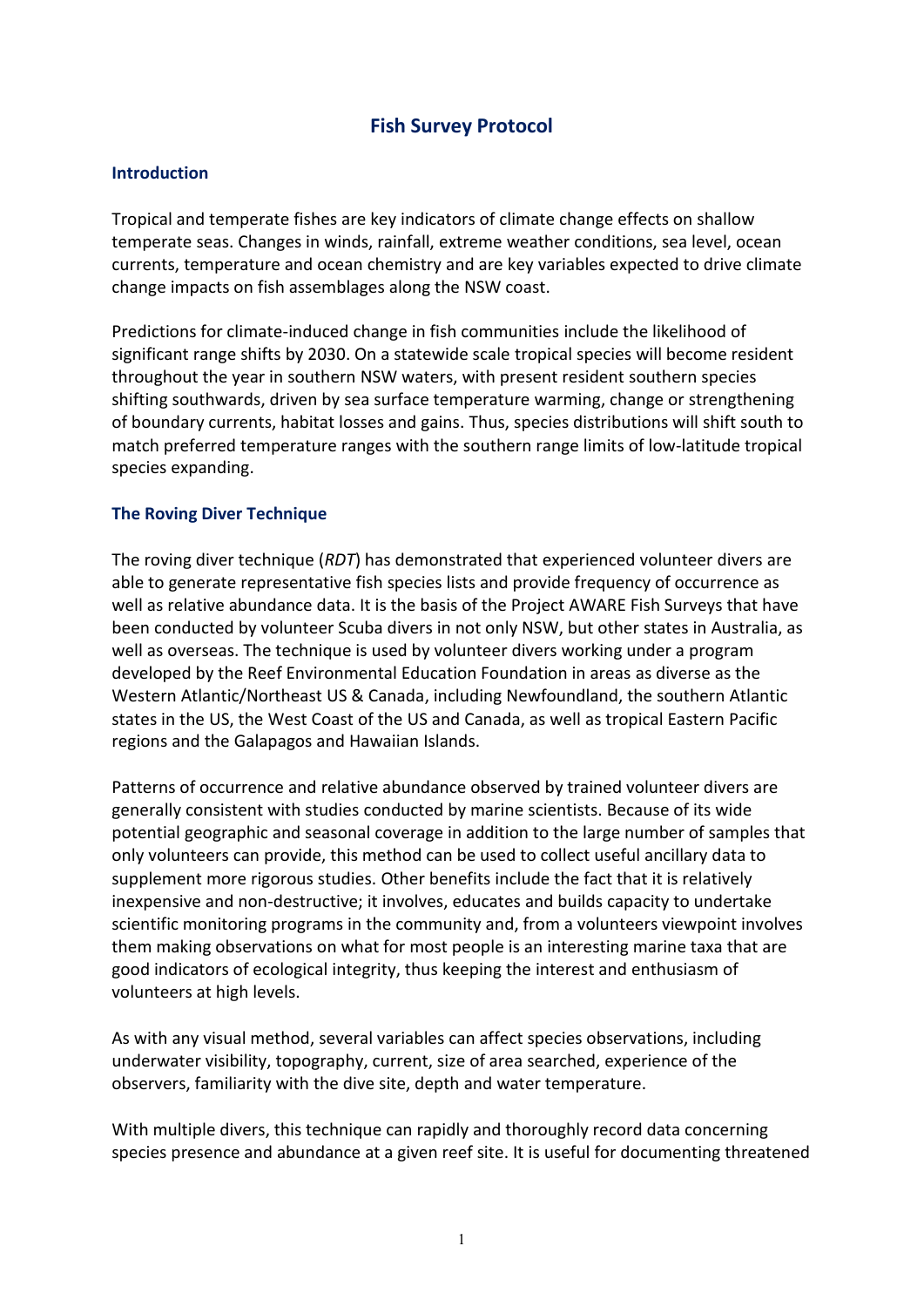or protected species under NSW Fisheries regulations, such as Black Cod, over relatively large geographic regions.

The technique lends itself to longitudinal studies in which sites, once sampled, can be resurveyed annually. With climate change a given, and consequent changes occurring in the physico-chemical component of marine systems, scientists are already observing changes in the distribution of fish species along Australia's east coast. The data collected from the use of this technique has the potential to support the outcomes of such research.

Data generated can also alert scientists to problems or generate questions that require more detailed scientific studies. For example, differences in the fish fauna between regions in NSW coastal waters in terms of species distribution, abundance, and frequency of occurrence can be identified from which other studies would be necessary to determine the causes for these specific differences.

There is a land-based component to the technique. To take part in the surveys, each diver undergoes several hours of shore-based training and two training dives supervised by a trainer. Training of each diver to certification level helps ensure conformity to the survey methodology and scientifically credible results.

# **Conducting Fish Surveys**

#### **Materials Required**

- 
- Slate Pencil Underwater 'Paper' Pencil
- 
- Compass Colour Fish ID Card Timer (watch or computer)

The slate is not a slate in the true sense of the term in that it not designed to 'write' upon, but rather, it acts as a clipboard. Before you take your slate into the water there are a few things you can do to make it easier to use, and to ensure that you don't lose any of its parts! There are a number of variations to just how a slate can be constructed. The image below shows one example.

It is constructed of polycarbonate and uses stainless steel bolts and wing nuts to make a 'clamp' at the top edge of the slate. The clamp is designed to hold the underwater 'paper' upon which records are made in place, along with a piece of taut shock cord located towards the bottom of the slate. Importantly there is a compass bolted to the slate. This is particularly useful for following compass bearings that may delineate a roving transect. Silicon tubing allows a pencil to be tethered to the slate - this is a better arrangement than using twine as the silicon tubing and pencil tend to have neutral buoyancy and are less likely to become entangled on consoles or benthos. If required an additional hole can be drilled in the top



corner of the slate and a clip attached – the clip can then be attached to a D-ring on a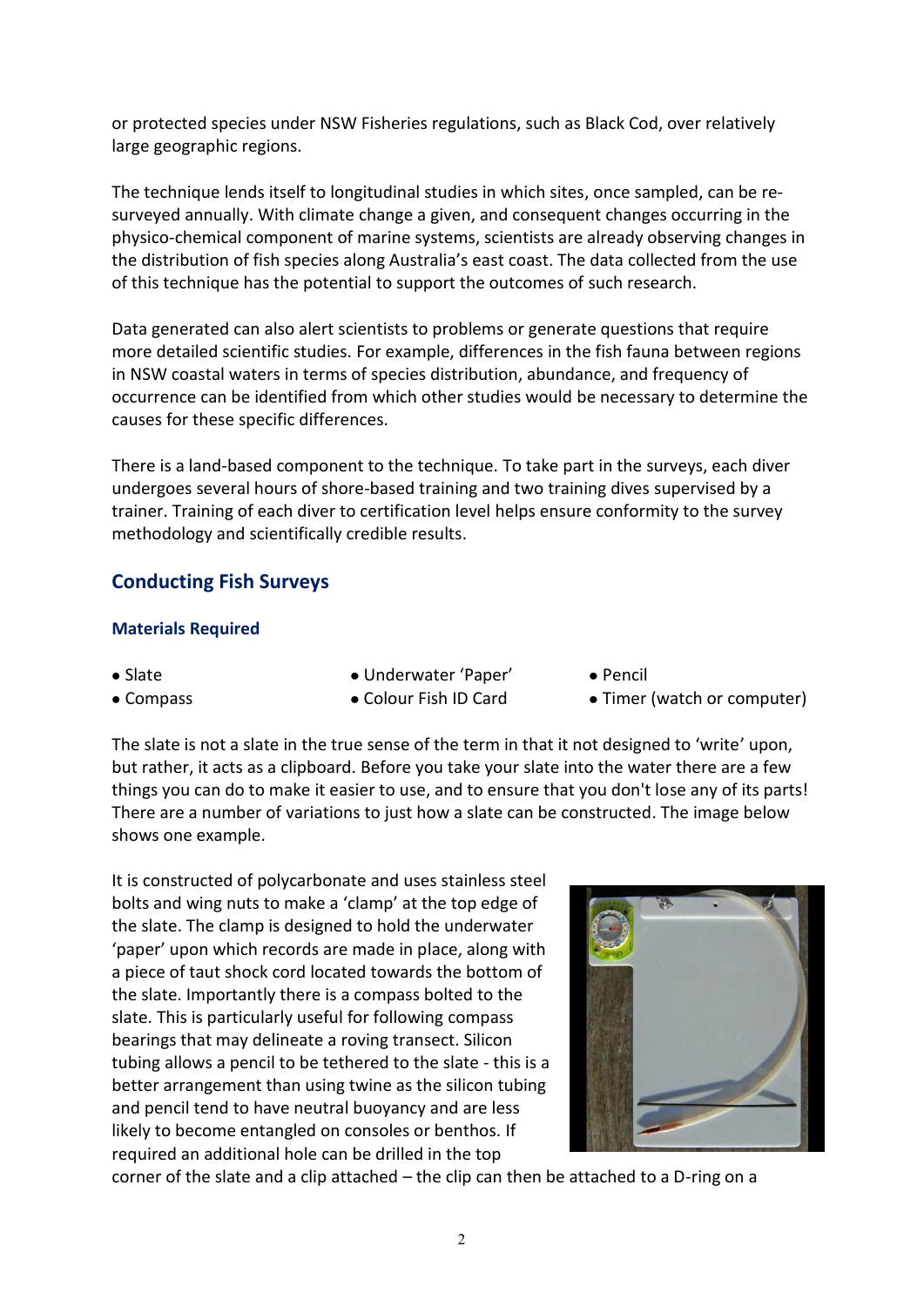buoyancy vest thus leaving the hands free. If there is little current slates can be left on the substrate whilst an observer uses their hands for other purposes.

Even though volunteers will have received training in identifying targeted fish species, there may be occasions when a closely related, but non target, species is observed. In the first instance a volunteer may confer with their 'buddy' or with experienced members of the group during a surface interval, or during a debriefing session at the conclusion of the day's activities. If questions still arise as to the identification then having access to resource material will often lead to a positive identification. Fish identification reference books or an Internet connection to access fish ID websites should be available. If you are not 100% certain of a sighting, DO NOT RECORD IT.

### **Conducting the** *RDT* **survey**

The *RDT* is simple: buddy pairs swim freely around the dive site and record those fish species that are the targeted species for the region you are surveying and which you can positively identify. The survey commences on entering the water and as an observer is descending to the seafloor. It can be conducted as a snorkeller or scuba diver.

The *RDT* is a species and abundance survey and provides data by assigning a relative abundance category to each species sighted. Many people mistakenly think they need to count every individual fish of a targeted species that is sighted...that is not the case!

The *technique* involves divers, in 'buddy pairs', "roving" around a dive site observing and recording observations related to a targeted suite of fish species during a dive. The estimated abundances of each species are recorded in categories as *Single* (1), *Few* (2-10), *Many* (11-100), and *Abundant* (> 100) occurrences.

A roving diver survey is timed at 30 minutes and limited only by safe diving considerations, usually determined by depth. For example, a newly trained *Open Water* diver would be limited to 18 m in depth, but a volunteer accredited as a *Deep Diver* would be limited to depths down to 40 m.

Throughout the dive, divers estimate how many individual fish they observe of each species. If a large school is encountered determine if the school contains more or less than 100 fish. One way to do this is to count a smaller group within the school, and see how many times you could count another group of the same size within the entire

| <b>CIUTA</b><br>'Single' = $1$                                                                  | $(1 - 1)$<br>$\frac{1}{2}$<br>$\mathcal{L}(\mathcal{U})$<br>$QQ \rightarrow 0$<br><b>CIUTA</b><br><b>OUT OF</b><br><b>City</b><br>$\frac{1}{2}$<br>$46 - 1$<br><b>OUT 14</b><br><b>OUT ON</b>                                                                                                                                                                                                                                                                                                                                                                                                                                                                                                                                                                                                                                       |
|-------------------------------------------------------------------------------------------------|-------------------------------------------------------------------------------------------------------------------------------------------------------------------------------------------------------------------------------------------------------------------------------------------------------------------------------------------------------------------------------------------------------------------------------------------------------------------------------------------------------------------------------------------------------------------------------------------------------------------------------------------------------------------------------------------------------------------------------------------------------------------------------------------------------------------------------------|
| <b>CINY</b><br><b>OUT OF</b><br>$Tew' = 2-10$                                                   | <b>CIU THE</b><br>$46 - 14$<br>49.754<br><b>OUT THE</b><br><b>OUT OF</b><br>$\frac{1}{2}$<br>ou <sup>m</sup> a<br><b>CIU</b><br>44.5<br><b>CIU</b> 24<br><b>OUT OF</b><br><b>OUT THE</b><br>$\frac{1}{2}$<br>die 24<br>$\mathcal{L}(\mathbf{Q})$ and<br><b>CIU TELE</b><br>$\mathcal{L}(\mathcal{U})$<br>74<br>للاستيانه<br><b>City</b> of the<br><b>OUT THE</b><br><b>CINEMA</b><br>74                                                                                                                                                                                                                                                                                                                                                                                                                                             |
| <b>CIN</b> IS<br><b>OW</b><br>OU ON OU<br>Kity.<br>$20 - 10$<br><b>OU AN</b><br>'Many' = 11-100 | यहाँ व यही है।<br>46.34<br>$46 - 4$<br>on <sup>2</sup><br><b>CIU</b><br><b>OUT OF</b><br>44.44<br><b>CINTER</b><br>$\frac{1}{2} \sum_{i=1}^n \frac{1}{2} \sum_{i=1}^n \frac{1}{2} \sum_{i=1}^n \frac{1}{2} \sum_{i=1}^n \frac{1}{2} \sum_{i=1}^n \frac{1}{2} \sum_{i=1}^n \frac{1}{2} \sum_{i=1}^n \frac{1}{2} \sum_{i=1}^n \frac{1}{2} \sum_{i=1}^n \frac{1}{2} \sum_{i=1}^n \frac{1}{2} \sum_{i=1}^n \frac{1}{2} \sum_{i=1}^n \frac{1}{2} \sum_{i=1}^n \frac{1}{2} \sum_{i=$<br><b>SIG</b> <sup>19</sup><br><b>City</b> of<br>ou <sup>n</sup> ot<br>og 34<br><b>SILLING</b><br><b>City</b><br><b>City</b><br><b>OU AN</b><br>$\mathcal{O}(\frac{m}{\alpha})$<br>$40 - 34$<br>ou al<br>$\frac{1}{2}$ , $\frac{1}{2}$ , $\frac{1}{2}$<br><b>CIVIL IN</b><br><b>City</b> of<br>$\omega_{\rm V}^{\rm CO}$ ).<br>'Abundant' = over 100 |

school. If it adds up to over 100, assign that species to the "*Abundant*" category.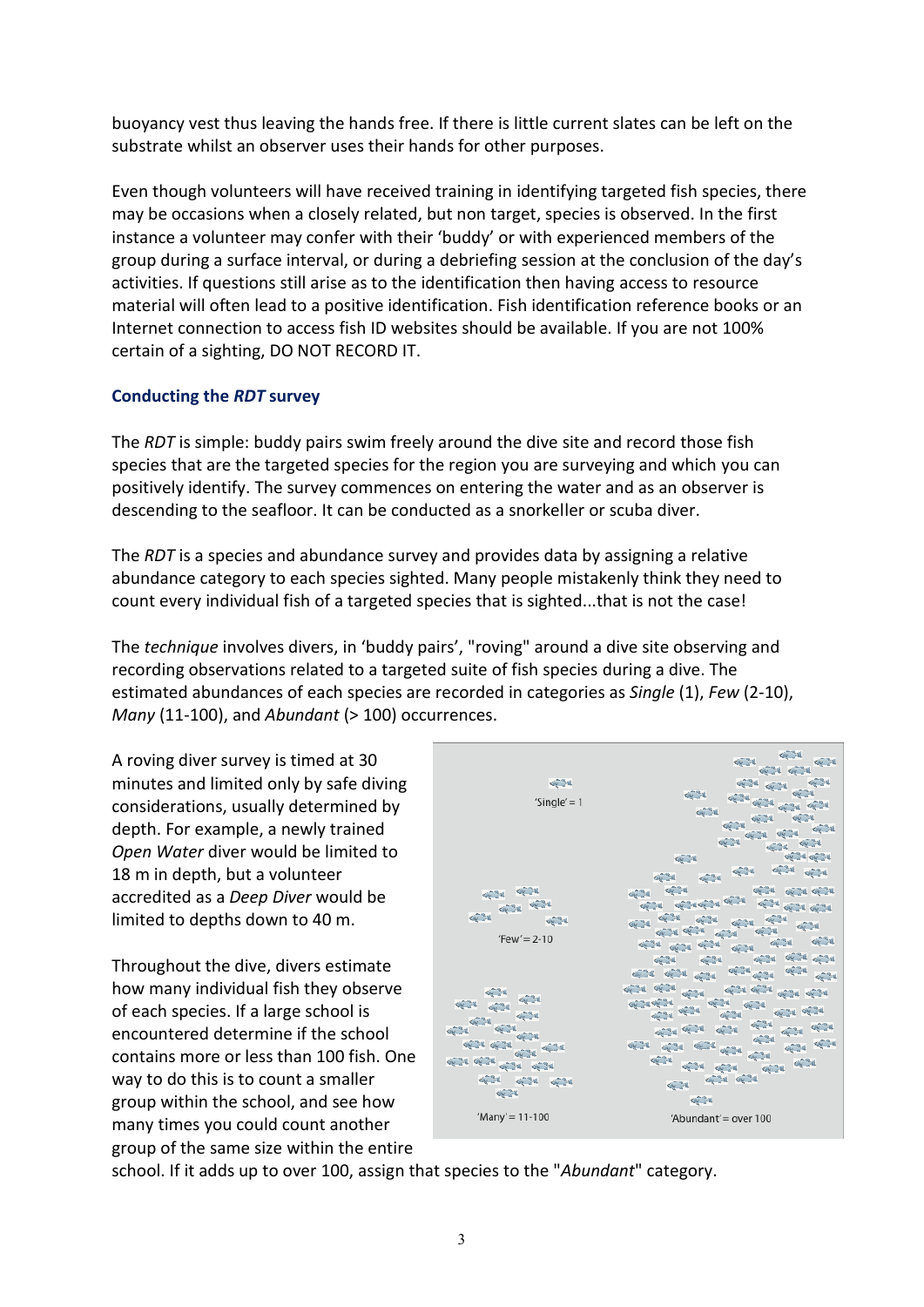### **Recording Proforma**

Species are listed alphabetically on the proforma. An option would be to list them within family taxonomic categories; however, discussions with volunteers who have used the method indicate a strong preference for an alphabetical listing. Whilst very experienced volunteers may know species names rather than common names, new divers to the program are more likely, and more comfortable, having common names listed.

| <b>Categories</b> |  |   |              | <b>Species Name</b>     | Tally |
|-------------------|--|---|--------------|-------------------------|-------|
|                   |  | M | $\mathsf{A}$ | <b>Crested Morwong</b>  |       |
|                   |  | M | A            | <b>Yellowtail Scad</b>  |       |
|                   |  | M | A            | Eastern Blue Groper     |       |
|                   |  | M | A            | <b>Banded Wobbegong</b> |       |
|                   |  | M | А            | Moon Wrasse             |       |

*S=Single (1), F=Few (2-10), M=Many (11-100), and A=Abundant (over 100).*

There are a number of ways to record the observations. One method to keep track of your sightings is to use 'tick' marks. For example, when the count gets to 10, the next one sighted will bring you to the "Many" category. Or, if you already have several tallied and a few more are sighted that bring the total over 10, then simply circle "M", there is no need to complete the tally. By the end of the dive if you ended up seeing over 100 mark "A" for abundant. Make sure not to over-estimate; try not to swim back over an area already surveyed, and if you must then do not add to the abundance tallies because you may be counting the same fish again, just focus on searching for those species you haven't sighted during the 30 minute survey period.

|  | <b>Categories</b> |   |   | <b>Species Name</b>     | Tally                          |
|--|-------------------|---|---|-------------------------|--------------------------------|
|  |                   | M | А | <b>Crested Morwong</b>  |                                |
|  |                   | M | ⋒ | Yellowtail Scad         | <b>WAY THE THE THE THE THE</b> |
|  |                   | M | Α | Eastern Blue Groper     |                                |
|  |                   | M | Α | <b>Banded Wobbegong</b> |                                |
|  |                   |   |   | Moon Wrasse             | $144.144$ $+114$               |

Observers search for both demersal and pelagic fish species thus must scan the water column as well as the substrate for fish species. As the substrate is structurally more complex than the water column particular care needs to be taken when searching for demersal fish species. For example, many species are cryptically coloured and are difficult to distinguish from the background substrate; others may shelter in cracks and crevices or under overhangs.

Besides the fish species observed and their relative abundance other data recorded includes the observer's name/s, dive site name, date, GPS coordinates of the dive site, water temperature, survey start time (24 hour format), estimated visibility, average depth of survey, state of the tide (making or ebbing) and general habitat type where the survey was conducted.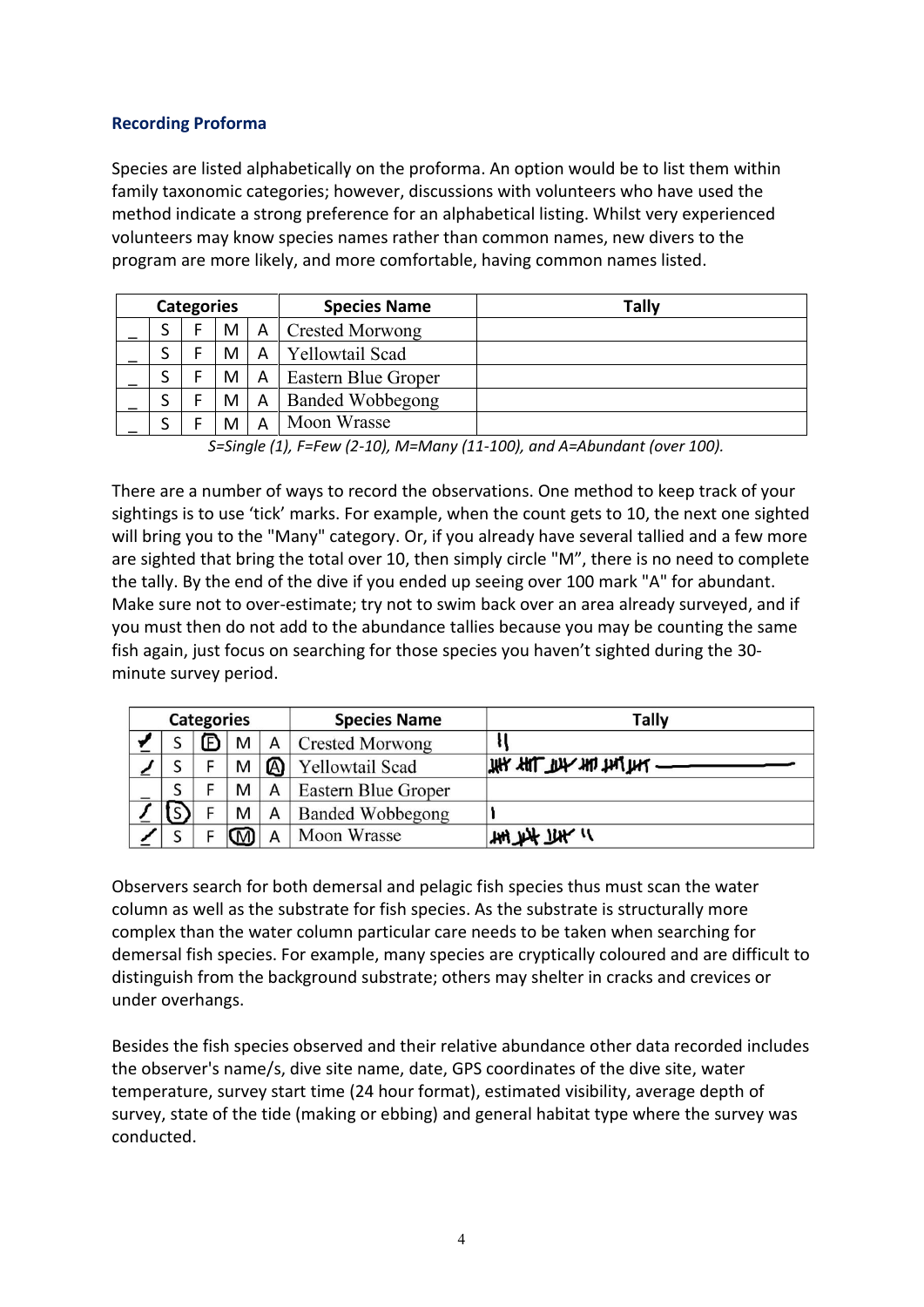At the end of the survey dive, each observer, or a designated group member, transfers data from standard field sheets into a database.

In the example below three buddy pairs of divers have entered the water at three separate locations, taken a compass bearing to a mooring buoy or feature they have identified on the adjacent land, and swum on that compass bearing for 30 minutes whilst conducting the RDT. It's important that buddy pairs do not cover the same 'ground' to ensure that the same individual fish are not counted twice.

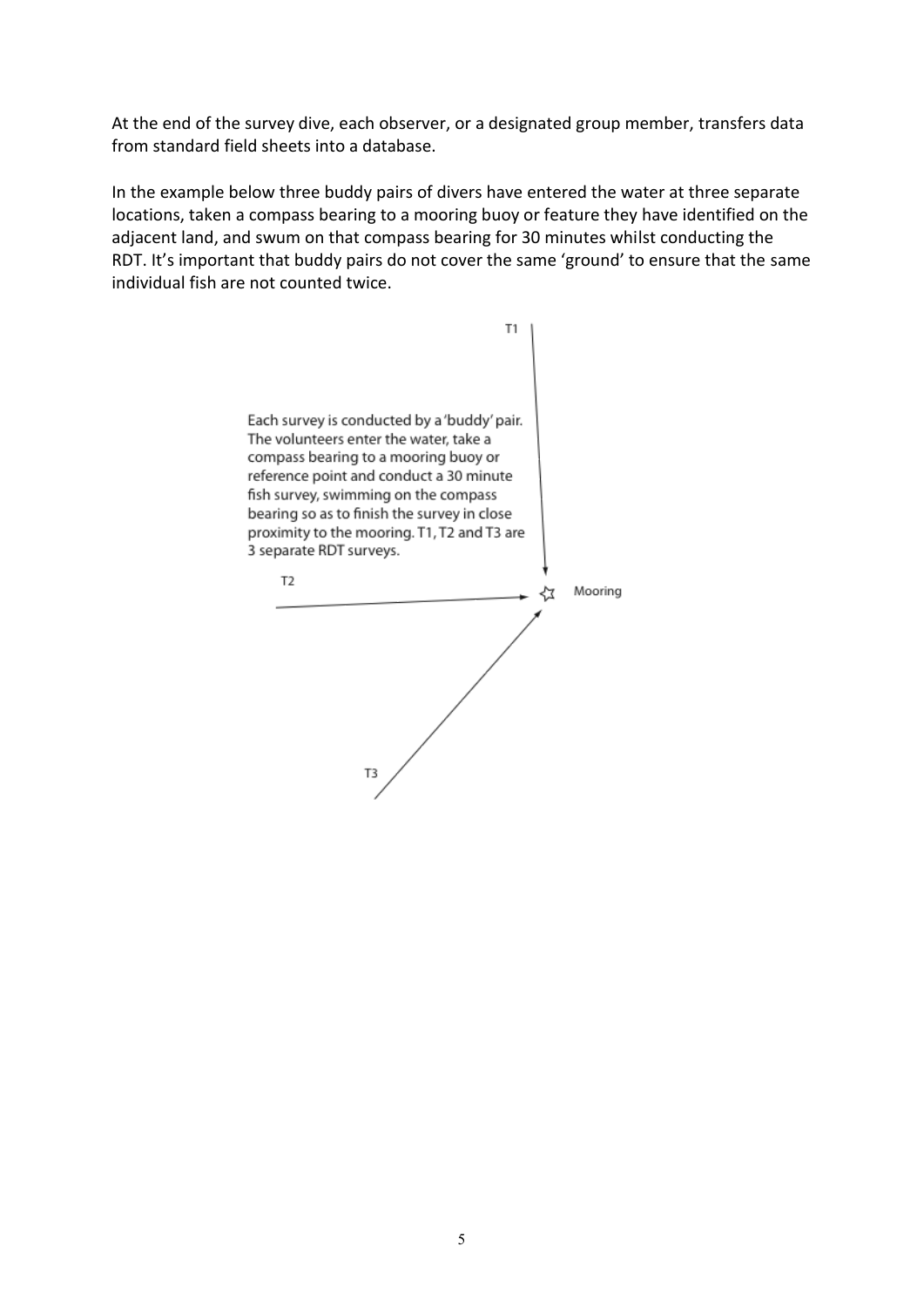An alternative method enables divers follow a circuitous survey route starting from a mooring; it may be where a boat is anchored rather than a formal mooring site. Buddy pairs head in different directions. The figure below gives an example how this variant may be visualised.



Three transects, T1, T2 and T3, conducted about a mooring. Wherever appropriate divers should ensure that the deeper part of the survey is conducted first. Each transect is carried out by buddy pairs.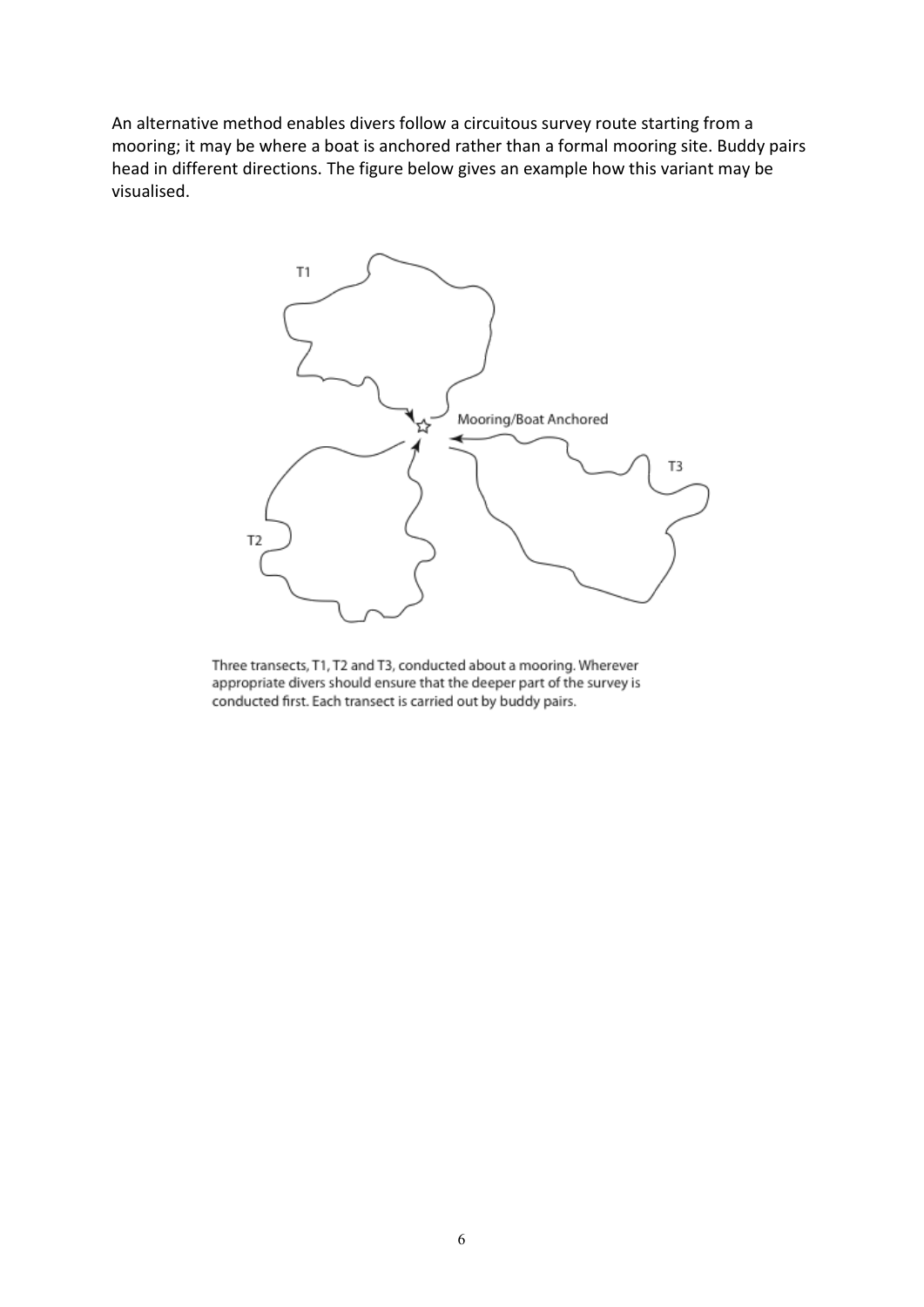#### **Completing the Standard Recording Sheet**

#### **Observers Names**

Record the names of each member of the buddy pair.

#### **Date of Survey**

Self-explanatory. Record as 00/00/0000.

#### **Location/Site**

Record the name of the location. In some instances it may include a named reef/island and also a dive 'site' on that reef, e.g. Split Solitary Island – Turtle Cove. If there is only one location/site record the name under location.

#### **GPS Coordinates**

Latitude and longitude should be recorded in decimal format, i.e. 00 .0000 $^{\circ}$ .

#### **Water Temperature**

Record to the nearest degree Celsius.

#### **Start Time**

Round to the nearest hour...for example, if you started your survey at 0840 hours, record as 0900 hours, but if you started it at 0828 hours, record as 0800 hours.

#### **Visibility**

Try to estimate the average visibility in metres throughout the dive taking into account where you spent the most time surveying.

#### **Average Depth**

Many dive computers will calculate the exact average depth, but make sure it accurately represents the depth where you spent the most time surveying.

#### **State of the Tide**

Record whether the tide is rising or falling.

#### **Current**

A 'strong' current is difficult to swim against and a 'weak' current is noticeable but does not affect the dive. 'None' means slight or no current.

#### **Habitat**

The type of habitat the majority of the survey was conducted over is recorded. Habitat types will vary by survey region.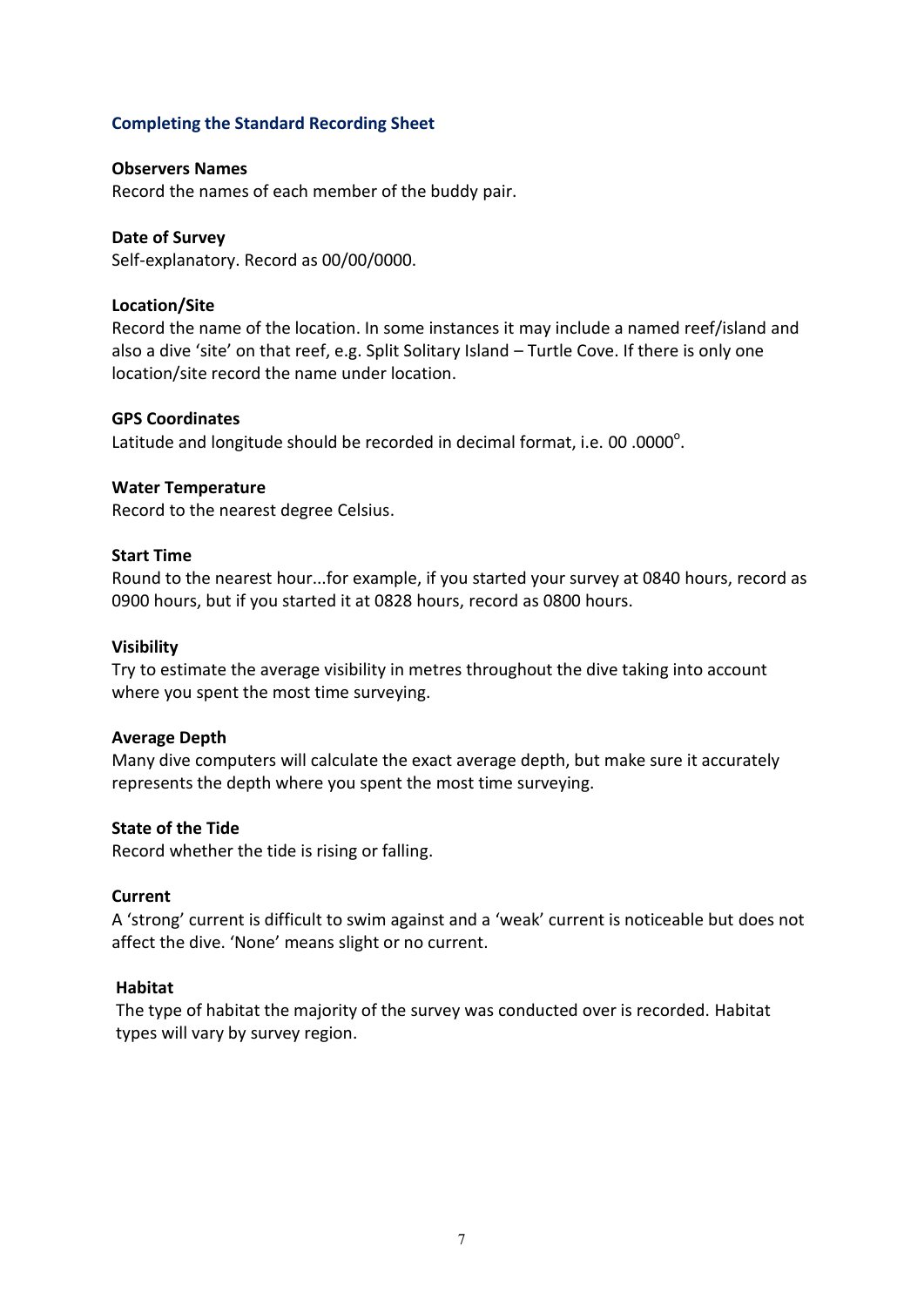# **Data Analysis**

The protocol can be described as a Species and Abundance survey, i.e. it records the species seen and an abundance category for each species. The categories are order of magnitude estimates of the number of individuals sighted during the survey: **S**ingle = 1, **F**ew = 2-10, **M**any = 11-100, and **A**bundant = over 100.

#### **Density Index (Den)**

This is a measure of how many individuals of a species are observed based on a scale of 1-4. It is representative of the abundance category (1-4) that was most frequently recorded for the species when it was observed. Abundance category weights are **S**ingle=1, **F**ew=2, **M**any=3, and **A**bundant=4.

This weighted density average is calculated as:

$$
Den = \frac{(S^*1) + (F^*2) + (M^*3) + (A^*4)}{\text{Number of surveys in which species was observed}}
$$

The index indicates which abundance category the species was most often recorded in when it was recorded. For example, Den=2.2 would be reflective of a species that was most often recorded in category 2 (Few) but because the density index is greater than 2, there were some abundances recorded for this species in the other, larger abundance categories (either category 3 or 4).

The density index should be used as an abundance guide because area is not rigorously controlled in the RDT method. It should also be kept in mind that the density (Den) parameter is reflective of sighting distributions in the four different abundance categories (S, F, M, and A) and different distributions of sightings in each abundance category could potentially give similar values of Den (in other words, it does not account for non-sightings).

### **Sighting Frequency (%SF)**

This is a measure of how often the species was observed. It indicates the percentage of times out of all surveys that the species was recorded.

The %SF parameter is calculated as:

$$
\%SF = 100 \times \left(\frac{S + F + M + A \text{(for each species)}}{\text{Number of Surveys}}\right)
$$

By simultaneously examining the sighting frequency (%SF) and density index (Den), data summaries can be interpreted for fish species. The Den and %SF scores could be multiplied to provide a measure of species abundance that includes zero observations.

The following table shows examples of how the summary information can be interpreted at the species level.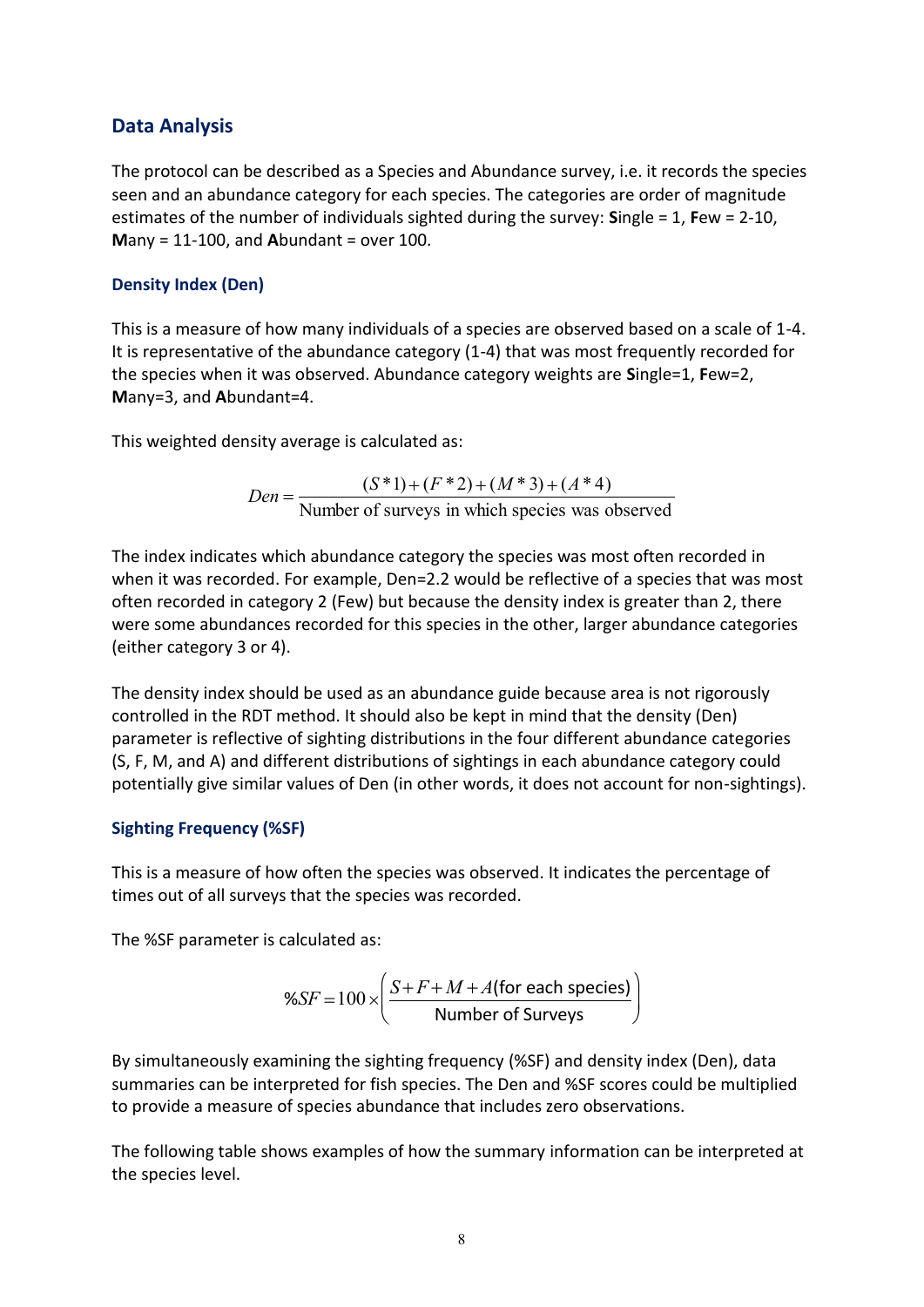#### **Example of Data Interpretation**

| Den                            | %SF                         | <b>Explanation</b>                                                                                                                                                                                    |
|--------------------------------|-----------------------------|-------------------------------------------------------------------------------------------------------------------------------------------------------------------------------------------------------|
| <b>HIGH</b><br>Den<br>>3.0     | <b>HIGH</b><br>%SF<br>$>50$ | Species is often observed and observed at high densities. Species is<br>seen > 50% of the time and when it is seen the abundance category<br>most often recorded is M or A.                           |
|                                |                             | Species examples: Yellowtail Scad, Silver Sweep, Girdled parma                                                                                                                                        |
| <b>HIGH</b><br>Den<br>>3.0     | LOW<br>%SF<br>$50$          | Species is not often seen, but when it is seen, it is observed at high<br>densities. Species is seen < 50% of the time and when it is seen the<br>abundance category most often recorded is M or A.   |
|                                |                             | Species examples: Luderick, Snapper                                                                                                                                                                   |
| LOW<br>Den<br>  <sub>3.0</sub> | <b>HIGH</b><br>%SF<br>$>50$ | Species is often observed, but always at low densities. Species is<br>seen > 50% of the time and when it is seen the abundance category<br>most often recorded is F or S.                             |
|                                |                             | Species examples: Greynurse shark, Sydney Cardinal fish, Blue<br>Groper                                                                                                                               |
| LOW<br>Den<br>  <sub>3.0</sub> | <b>LOW</b><br>%SF<br>$50$   | Species is not often observed and when it is observed, it is at very<br>low densities. Species is seen < 50% of the time and when it is seen<br>the abundance category most often recorded is S or F. |
|                                |                             | Species examples: Green Moray, Red Rock Cod, Lionfish                                                                                                                                                 |

### **Analysis Example**

In the example discussed below a group of eight divers working in buddy pairs conduct four surveys at one site on the same day. The surveys are planned to preclude any chance of counting the same individual fish during the conduct of the surveys. Each survey is designated Transect 1, 2, 3 and 4.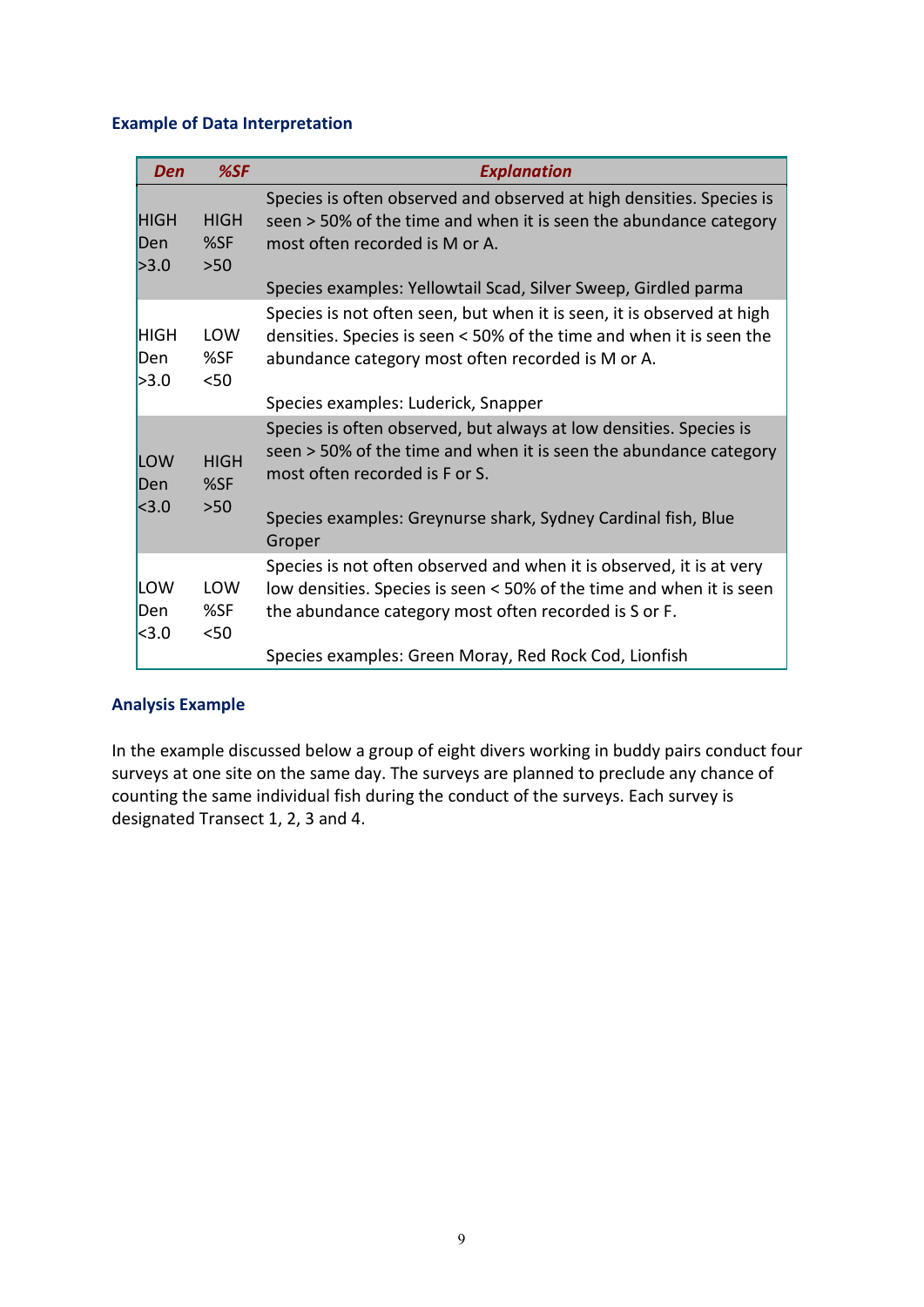### The raw data for each transect is:

#### *Transect 1*

| <b>Categories</b> |   |   | <b>Species Name</b>     | <b>Tally</b> |
|-------------------|---|---|-------------------------|--------------|
|                   | M | A |                         |              |
|                   | v |   | <b>Yellowtail Scad</b>  | 85           |
|                   |   |   | <b>Silver Sweep</b>     | 40           |
|                   |   |   | <b>Grey Nurse Shark</b> |              |
|                   |   |   | Lionfish                |              |

# *Transect 2*

| <b>Categories</b> |   |   | <b>Species Name</b>     | <b>Tally</b> |
|-------------------|---|---|-------------------------|--------------|
|                   | M | A |                         |              |
|                   |   |   | <b>Yellowtail Scad</b>  | 30           |
|                   |   |   | Silver Sweep            | 15           |
|                   |   |   | <b>Grey Nurse Shark</b> |              |
|                   |   |   | Lionfish                |              |

#### *Transect 3*

| <b>Categories</b> |   |   | <b>Species Name</b>     | Tally |
|-------------------|---|---|-------------------------|-------|
|                   | M | A |                         |       |
|                   |   |   | <b>Yellowtail Scad</b>  | 25    |
| ◠                 |   |   | Silver Sweep            | 10    |
|                   |   |   | <b>Grey Nurse Shark</b> |       |
|                   |   |   | Lionfish                |       |

#### *Transect 4*

| <b>Categories</b> |   |   | <b>Species Name</b>     | <b>Tally</b> |
|-------------------|---|---|-------------------------|--------------|
|                   | M | A |                         |              |
|                   |   |   | <b>Yellowtail Scad</b>  | 120          |
|                   |   |   | <b>Silver Sweep</b>     |              |
|                   |   |   | <b>Grey Nurse Shark</b> |              |
|                   |   |   | Lionfish                |              |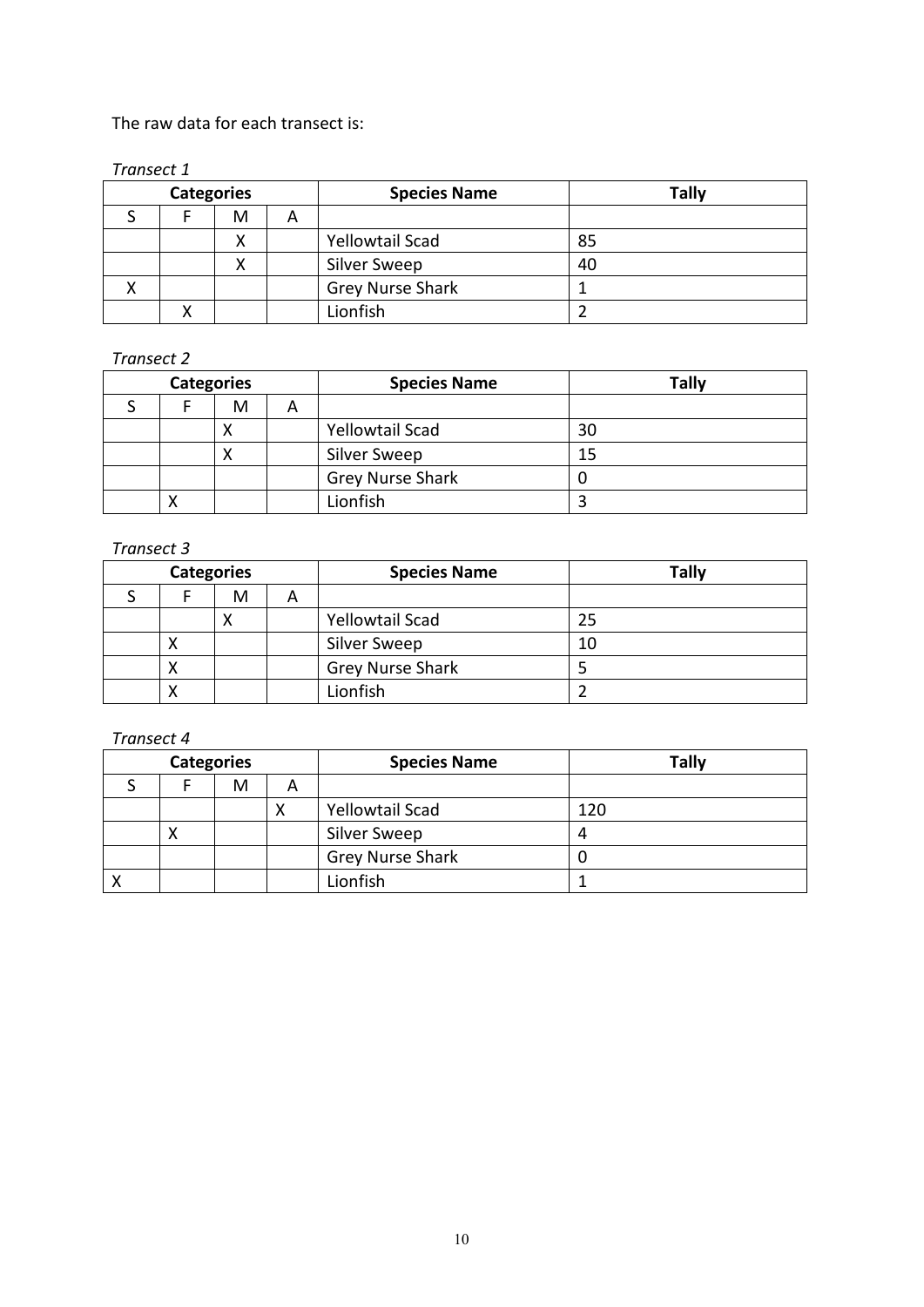# *The density index is calculated as:*

Den = 
$$
\frac{(S^*1) + (F^*2) + (M^*3) + (A^*4)}{S}
$$

Number of surveys in which species was observed

Thus for:

| Eastern Hulafish        | $Den = \frac{(0 \times 1) + (0 \times 2) + (3 \times 3) + (1 \times 4)}{2} = 3.25$  |
|-------------------------|-------------------------------------------------------------------------------------|
| <b>Silver Sweep</b>     | $Den = \frac{(0 \times 1) + (2 \times 2) + (2 \times 3) + (0 \times 4)}{2.5} = 2.5$ |
| <b>Grey Nurse Shark</b> | $Den = \frac{(1 \times 1) + (1 \times 2) + (0 \times 3) + (0 \times 4)}{2} = 1.5$   |
| Lionfish                | $Den = \frac{(1 \times 1) + (3 \times 2) + (0 \times 3) + (0 \times 4)}{2} = 1.75$  |

# *The Percent Sighting Frequency is calculated as:*

$$
\%SF = 100 \times \left(\frac{S + F + M + A \text{(for each species)}}{\text{Number of Surveys}}\right)
$$

Thus for:

| <b>Eastern Hulafish</b> | $\%SF = 100 \times \left( \frac{0+0+3+1}{4} \right) = 100$       |
|-------------------------|------------------------------------------------------------------|
| <b>Silver Sweep</b>     | $\%SF = 100 \times \left( \frac{0 + 2 + 2 + 0}{4} \right) = 100$ |
| <b>Grey Nurse Shark</b> | %SF = $100 \times \left( \frac{1+1+0+0}{4} \right) = 50$         |
| Lionfish                | %SF = $100 \times \left( \frac{1+3+0+0}{4} \right) = 100$        |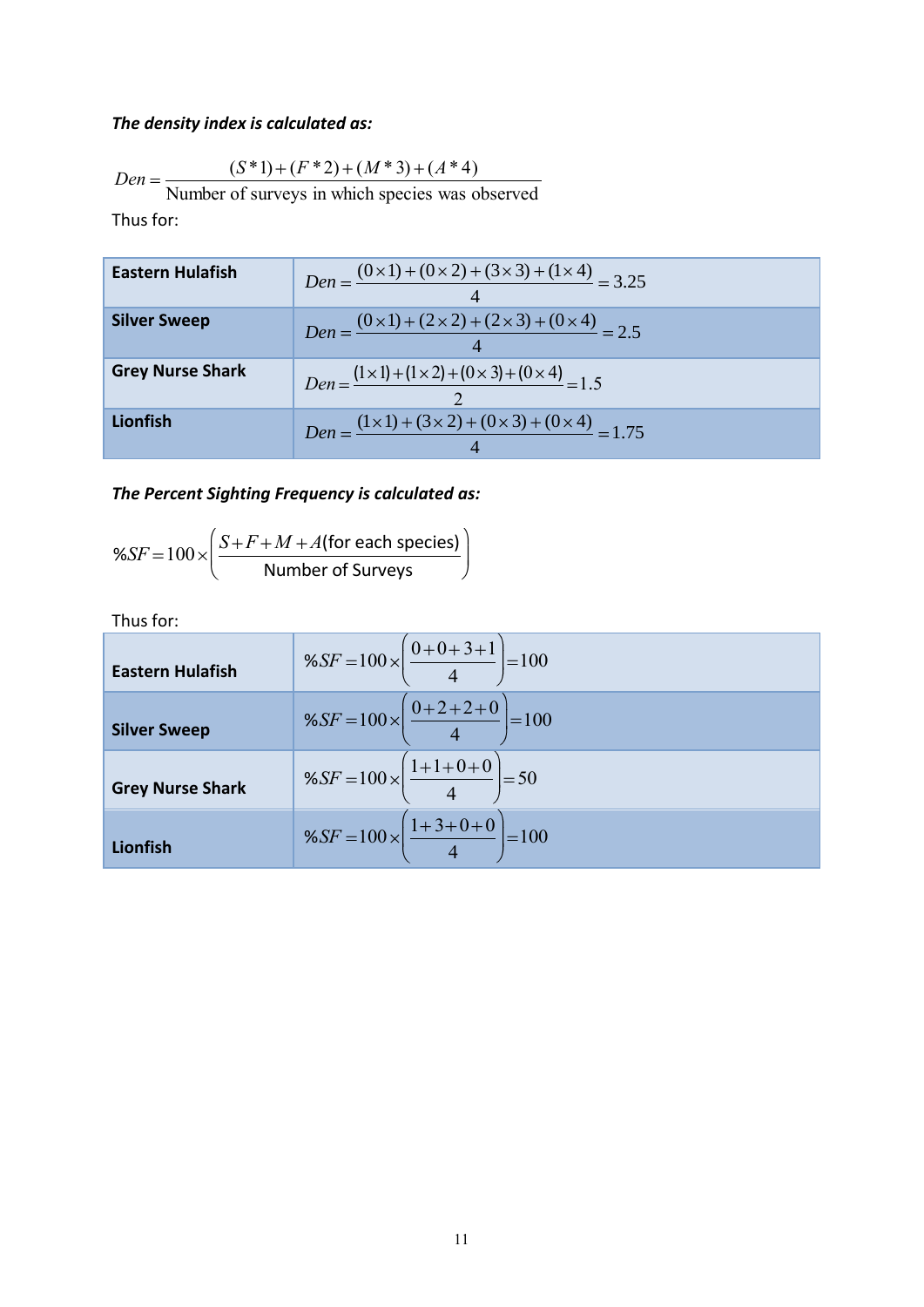### **Resources**

- Australian Museum http://australianmuseum.net.au/Fishes
- Edgar, G.J. 1997. Australian Marine Life: the plants and animals of temperate waters. Reed Books.
- FishBase http://www.fishbase.org/
- Gomon, M.F., Bray, D. & R.H. Kuiter (Eds). 2008. The Fishes of Australia's Southern Coast. Reed New Holland.
- Gomon, M.F., Glover, C.J.M. & R.H. Kuiter (Eds). 1994. The Fishes of Australia's South
- Coast. State Print, Adelaide.
- Hutchins, B. & R. Swainston. 1986. Sea Fishes of Southern Australia. Complete Field Guide for Anglers and Divers. Swainston Publishing.
- Kuiter, R.H. 2000. Coastal Fishes of South-eastern Australia. Gary Allen.
- Kuiter, R.H. 1996. Guide to Sea Fishes of Australia. New Holland.
- Randall, J.E., Allen, G.R. & R.C. Steene. 1997. Fishes of the Great Barrier Reef and Coral
- Sea. Crawford House Press.
- Reef Environmental Education Foundation http://www.reef.org/
- Solitary Islands Underwater Research Group http://www.surg.org.au/show family.php
- The Underwater Photo Gallery<http://www.daveharasti.com/>
- DiveAroun[d http://www.divearound.com.au/index.html](http://uvnsw.net.au/weblinks/goto/280)
- Julian Rocks [http://julianrocks.net/](http://uvnsw.net.au/weblinks/goto/285)
- Diving the Gold Coast [http://www.divingthegoldcoast.com.au/](http://uvnsw.net.au/weblinks/goto/290)